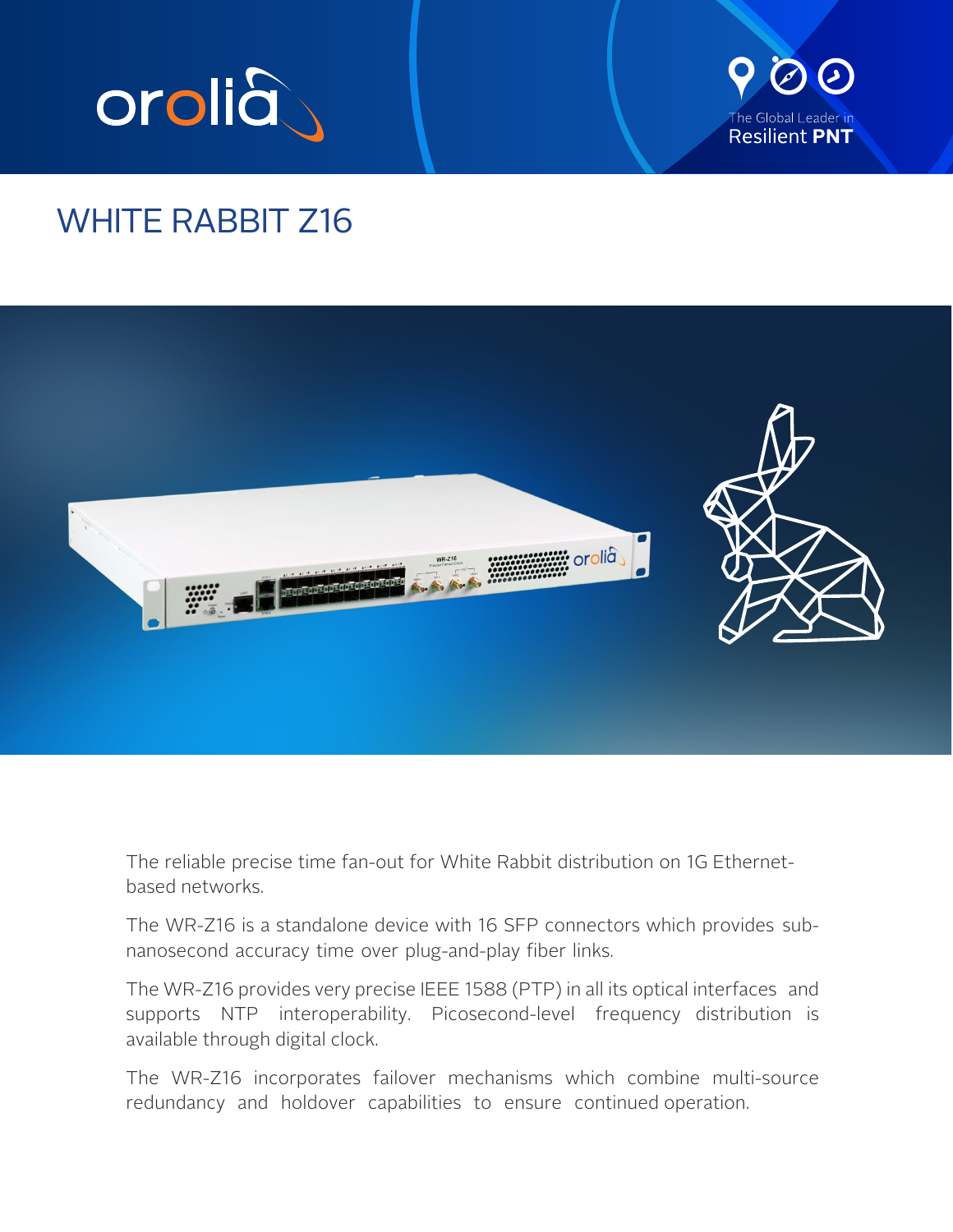## **Technical Specifications / WR-Z16**

| System On-Chip                  |                                                                                                                                                                                                       |  |  |  |  |  |
|---------------------------------|-------------------------------------------------------------------------------------------------------------------------------------------------------------------------------------------------------|--|--|--|--|--|
| SoC                             | Xilinx Zynq series                                                                                                                                                                                    |  |  |  |  |  |
| <b>CPU</b>                      | Dual ARM® Cortex™-A9 MP@ 1 GHz                                                                                                                                                                        |  |  |  |  |  |
| Memory                          | 512 MB DDR3 (32-bit bus)<br>16GB SD Card                                                                                                                                                              |  |  |  |  |  |
| Timing                          |                                                                                                                                                                                                       |  |  |  |  |  |
| Multi-sources                   | Failover mechanism to ensure continuous<br>operation by switching over several timing sources<br>in case of failure:<br>• White Rabbit (accuracy <1ns)<br>External references (GNSS, AC)<br>$\bullet$ |  |  |  |  |  |
| <b>PTP</b><br>IEEE 1588-2008    | • Supported Profiles:<br>• Default<br>$\cdot$ G.8265.1[1]<br>G.8275.1[1]<br>IEEE C37.238-2011[1]<br>up to 16 clients                                                                                  |  |  |  |  |  |
| <b>NTP</b>                      | NTP v2, v3 & v4                                                                                                                                                                                       |  |  |  |  |  |
| Holdover<br>(optional)          | Accuracy (learning 3 days from GNSS)<br>< 100ns @ 4h<br>< 500ns @ 8h<br>< 1.5us @ 24h                                                                                                                 |  |  |  |  |  |
| Management                      |                                                                                                                                                                                                       |  |  |  |  |  |
| <b>OS</b>                       | Linux (Kernel v4.9 & buildroot)                                                                                                                                                                       |  |  |  |  |  |
| Control                         | CLI & Web-GUI: HTTP(s)                                                                                                                                                                                |  |  |  |  |  |
| Authentication                  | RADIUS<br>$\bullet$<br>TACACS+                                                                                                                                                                        |  |  |  |  |  |
| Monitoring                      | • SNMPv3 (SNMPv2) + Traps<br>Smart-Alerts                                                                                                                                                             |  |  |  |  |  |
| Network                         | • SSHv2 (OpenSSH 7.8) + SFTP/SCP<br>• DHCP<br>$\cdot$ lldp<br>Rsyslog                                                                                                                                 |  |  |  |  |  |
| Physical Specification          |                                                                                                                                                                                                       |  |  |  |  |  |
| <b>Dimension</b>                | 431 mm x 44 mm x 330 mm                                                                                                                                                                               |  |  |  |  |  |
| Color                           | White (Metallic)                                                                                                                                                                                      |  |  |  |  |  |
| Certifications                  | ROHS, FCC, CE                                                                                                                                                                                         |  |  |  |  |  |
| <b>Environmental Conditions</b> |                                                                                                                                                                                                       |  |  |  |  |  |
| Temperature                     | $-10^{\circ}$ C ~ $+50^{\circ}$ C                                                                                                                                                                     |  |  |  |  |  |
| Humidity                        | 0% ~ 90% RH                                                                                                                                                                                           |  |  |  |  |  |

| <b>HIGHLIGHTS</b>                           |
|---------------------------------------------|
| Sub-nanosecond time accuracy                |
| 16 optical timing ports for WR and PTPv2    |
| Multi-source time references                |
| Distance range over 80 km using fiber       |
| Linux OS                                    |
| Datacenter Optimized design                 |
| Failover mechanisms                         |
| Holdover capability                         |
| Extended monitoring and management          |
| Redundant hot swappable power supply & fans |
| Health monitoring                           |

| <b>Front Panel</b>        |                                                                                                                                                      |  |  |  |
|---------------------------|------------------------------------------------------------------------------------------------------------------------------------------------------|--|--|--|
|                           | WR-Z16                                                                                                                                               |  |  |  |
| <b>UART</b>               | RS232 Serial (RJ45 connector)                                                                                                                        |  |  |  |
| Ethernet                  | 2x 100/1000 Base-T RJ45                                                                                                                              |  |  |  |
| <b>SEP Ports</b>          | 16x 1GbE for timing distribution<br>(WR/PTPv2 selectable)                                                                                            |  |  |  |
| Clocks I/O                | 4x SMA connectors (3V @5OΩ, TTL compatible):<br>• 10MHz OUT (LVTTL)<br>• PPS OUT (LVTTL)<br>• PPS IN (LVTTL)<br>10MHz IN (TTL/CMOS/ECL/clipped sine) |  |  |  |
| <b>Back Panel Modules</b> |                                                                                                                                                      |  |  |  |
|                           |                                                                                                                                                      |  |  |  |

| Power Supply | 2x Redundant & Hot-swappable<br>• 100-240VAC, 50-60 Hz<br>$\cdot$ 50W (max. 80W) |  |  |  |  |
|--------------|----------------------------------------------------------------------------------|--|--|--|--|
| Fan          | 2 x Swappable fan modules<br>Airflow: blowing out                                |  |  |  |  |

*[1]: License not included in default package*